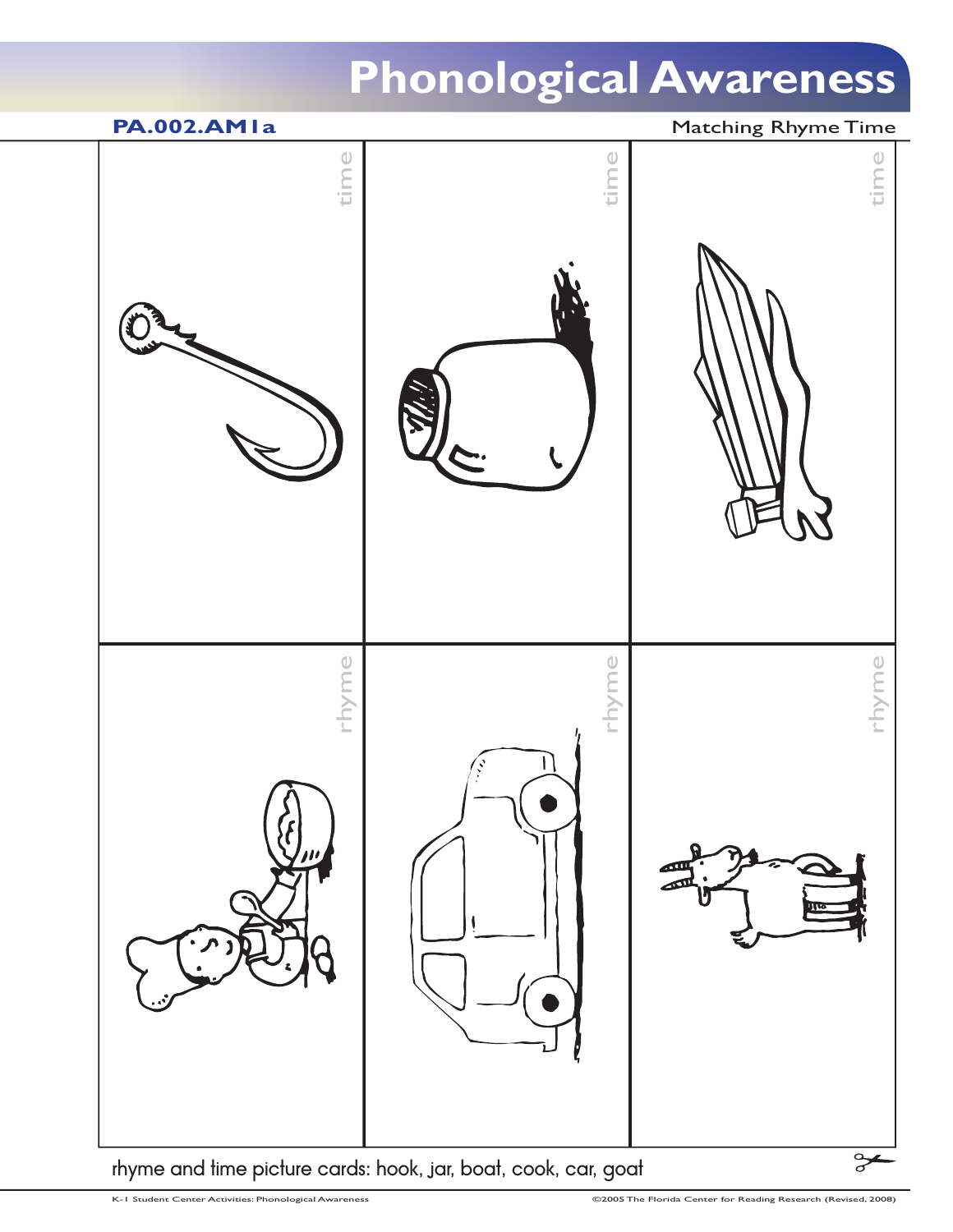### Matching Rhyme Time **PA.002.AM1b**



rhyme and time picture cards: box, frog, house, fox, dog, mouse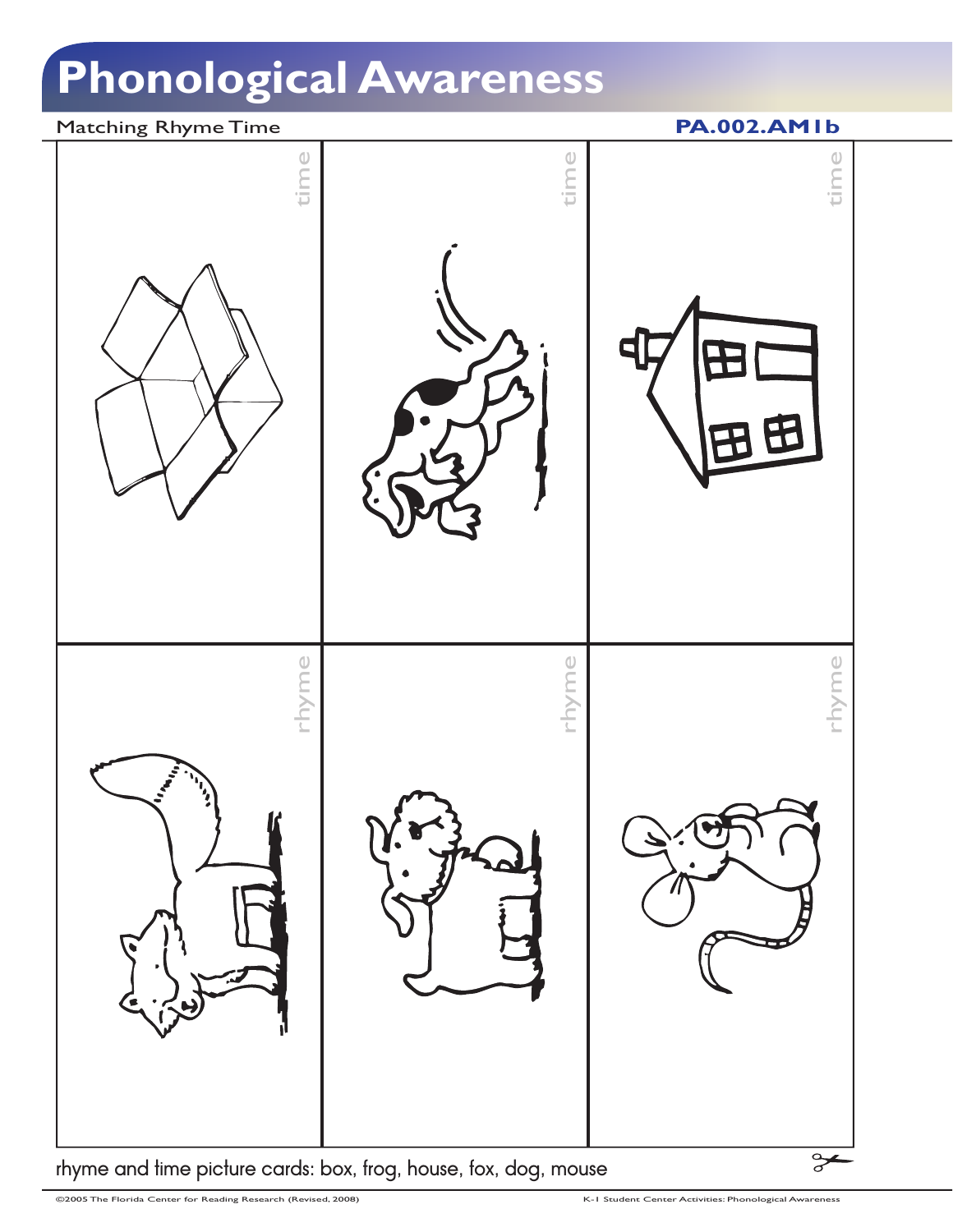

rhyme and time picture cards: cake, chain, sun, snake, train, run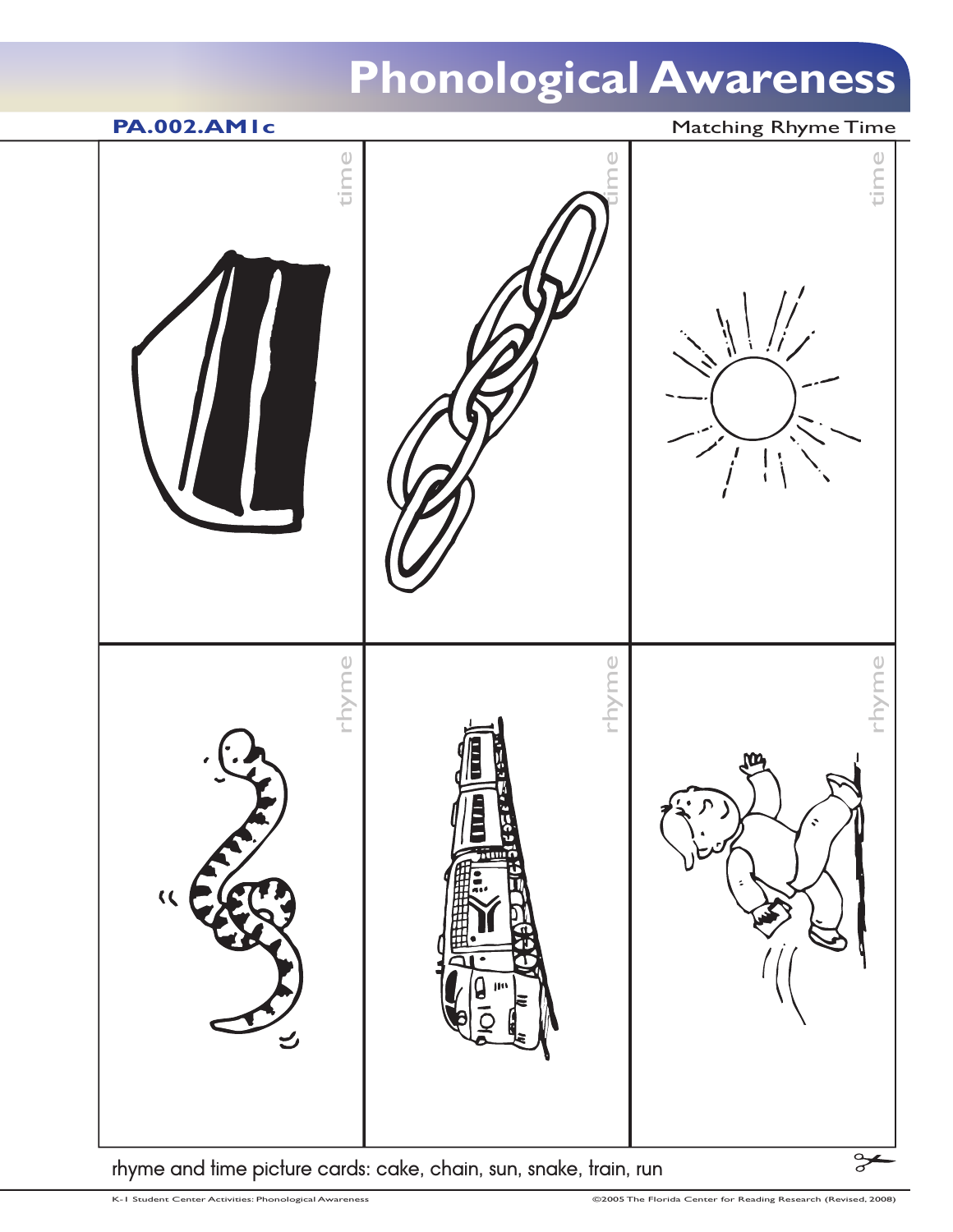### Matching Rhyme Time **PA.002.AM1d**



rhyme and time picture cards: fan, hide, mop, pan, slide, hop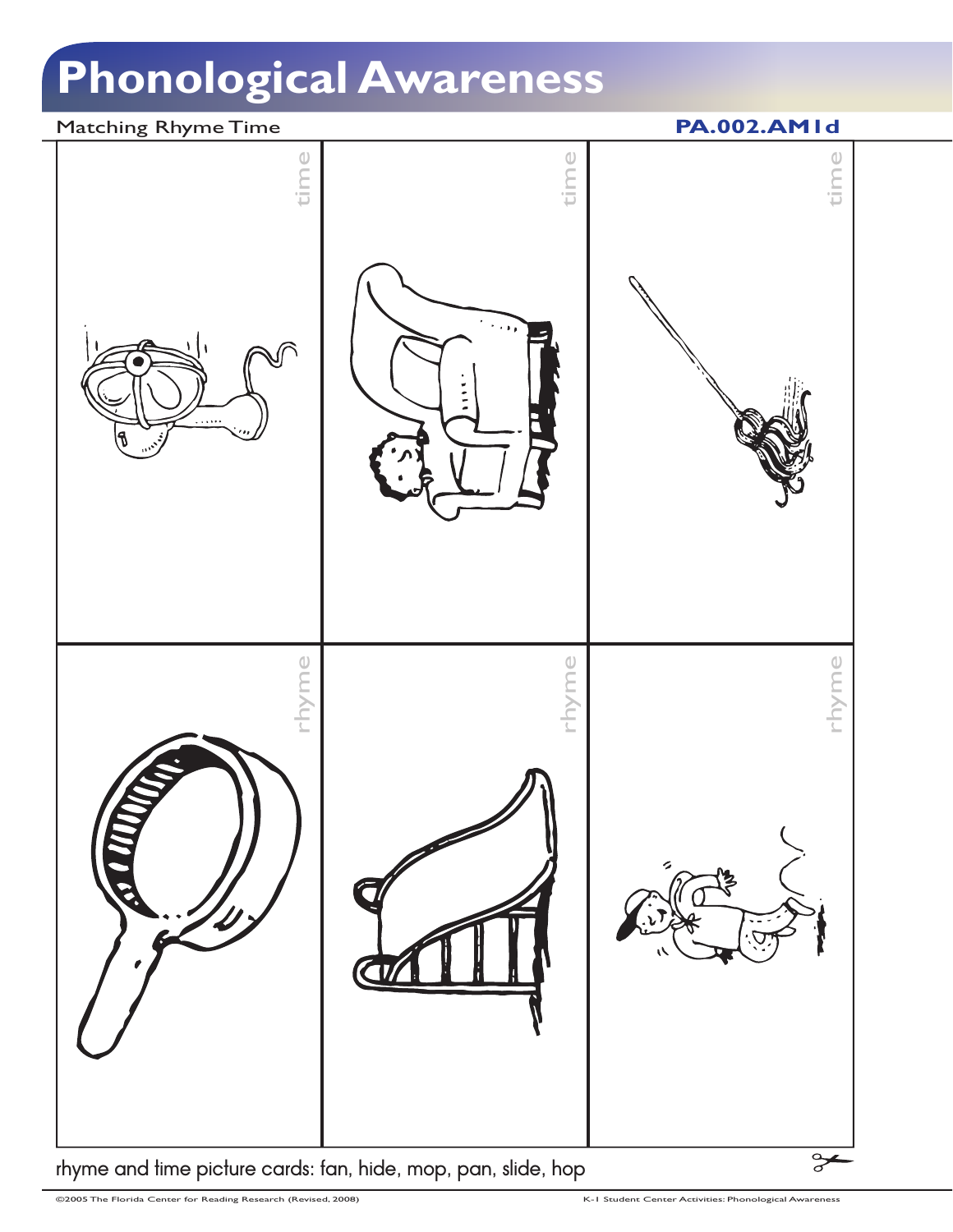

rhyme and time picture cards: stick, truck, rug, chick, duck, bug